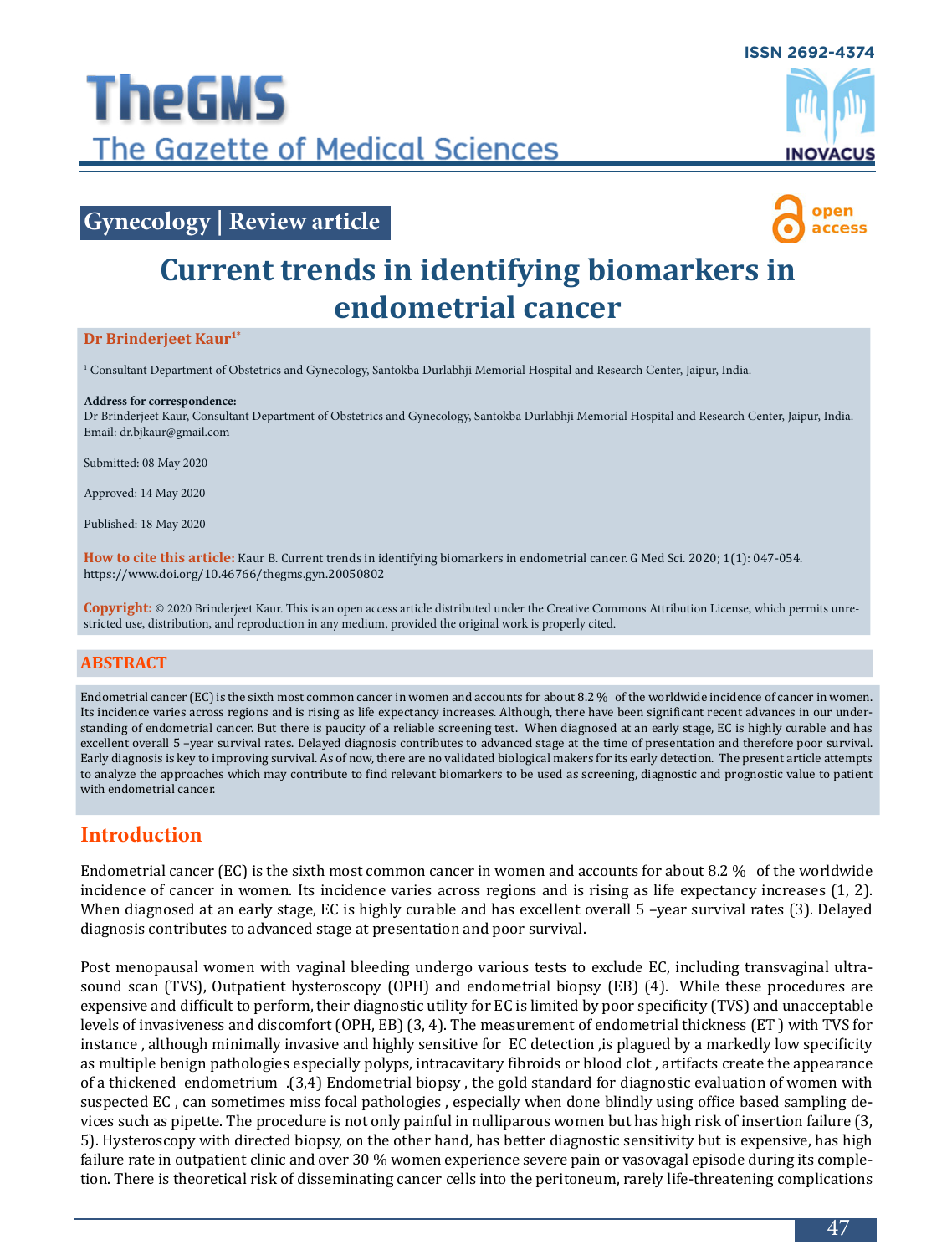

ensue, e.g. uterine perforation (3, 6).

The ideal EC detection tool should be simple, non invasive, have ability to reliably detect all EC at the earliest stage with few false positives and negatives. Such a tool may be used to screen high risk asymptomatic women, or those with Lynch syndrome, who have a high lifetime risk of developing EC. Early detection could enable conservative management options to young women desirous to complete childbearing and morbidity obese women in whom surgery is potentially hazardous (4). Diagnostic biomarkers that identify specific subtypes of EC, for example POLE, Ultramutated EC, would also provide prognostic and predictive information and could be used to monitor response to therapy and detect recurrent disease.

EC have traditionally been classified into two histological categories Type 1 and type 2 (Bokhmans dualistic model). (7) Type I tumors make up 80-90 % of endometrial cancers and are estrogen responsive, have a favorable prognosis, and may be preceded by a precancerous condition (atypical hyperplasia). Type II tumors, account for only 10-20 % of endometrial cancers and are usually estrogen independent, high grade and clinically aggressive. (7, 8)

#### **Newer classification**

A recent and pragmatic classification of EC based on a multiplatform (genomic and transcriptomic) analysis categories EC into 4 distinct molecular subtypes of prognostic relevance: [9,10]

- Polymerase epsilon (POLE)- Unmutated
- Microsatellite instability (MSI)- Hypermutated
- Copy number low Microsatellite stable (MS)
- Copy number high Serous type

#### **Search for EC diagnostic markers**

Human genome was decoded in 2001 and it opened avenues for information on complete human genome thereby enabling the discovery of biomarkers and new diagnostic tests [12-17]. The high throughput technologies like genomic, transcriptomic, proteomic, metabolomic and imaging analysis have enormous potential as large-scale biomarker discovery (14).

Nair et al [13] cfDNA fractions of uterine lavage samples and Lim et al [14] using the cervical swab samples [14], both using Next generation sequencing for biomarker detection in EC patients however found limited application due to high false positive rates. It also became evident that development of EC is solely not based on genomics only rather environmental factors play major role in disease causation [12]. There is lot of information at cellular, subcellular and intracellular levels that is not explained by genomics alone [15]. This led to integration of epigenomic transcriptomic, proteonomic and metabolomic data incorporation. The biomarker search at epigenetic based platforms had limitations as they were non quantitative or semi quantitative with poorly defined cut offs based on test and control genes and hence poor reproducibility in routine clinical setting [14].

The application of high throughput technology in study of RNA is known as transcriptomics. It allows the characterization of genetic expression at m RNA level [15]. However, EC transcriptome in cancer genome could not provide information on differential expression in EC verses non-EC endometrial tissue [16]. It is still expected that as transcriptomics reflect dynamic cell state, they have great potential to yield useful biomarkers [17].

#### **Proteomics**

Nowadays protein identification with altered expression in cancers is done by employing advanced techniques like two-dimensional gel electrophoresis and mass spectrometry-based analysis [18]. Whereas 2D gel electrophoresis has low throughput [19] others like Enzyme linked immunosorbent assay (ELISA) and Immunohistochemistry (IHC) could easily be employed in resource limited settings as well [20].

The choice of biological specimens' chosen for protenomic analysis is dictated by ease of availability and invasiveness of procedure to obtain sample. Hysterectomy, endometrial biopsy specimens and uterine lavage samples are viable source of cancer derived proteins but their retrieval is not easy. Blood is most accessible and minimally invasive fluid for examination but its use is limited by low quantity of tumor related signals in circulation in early stage of disease process [21, 22].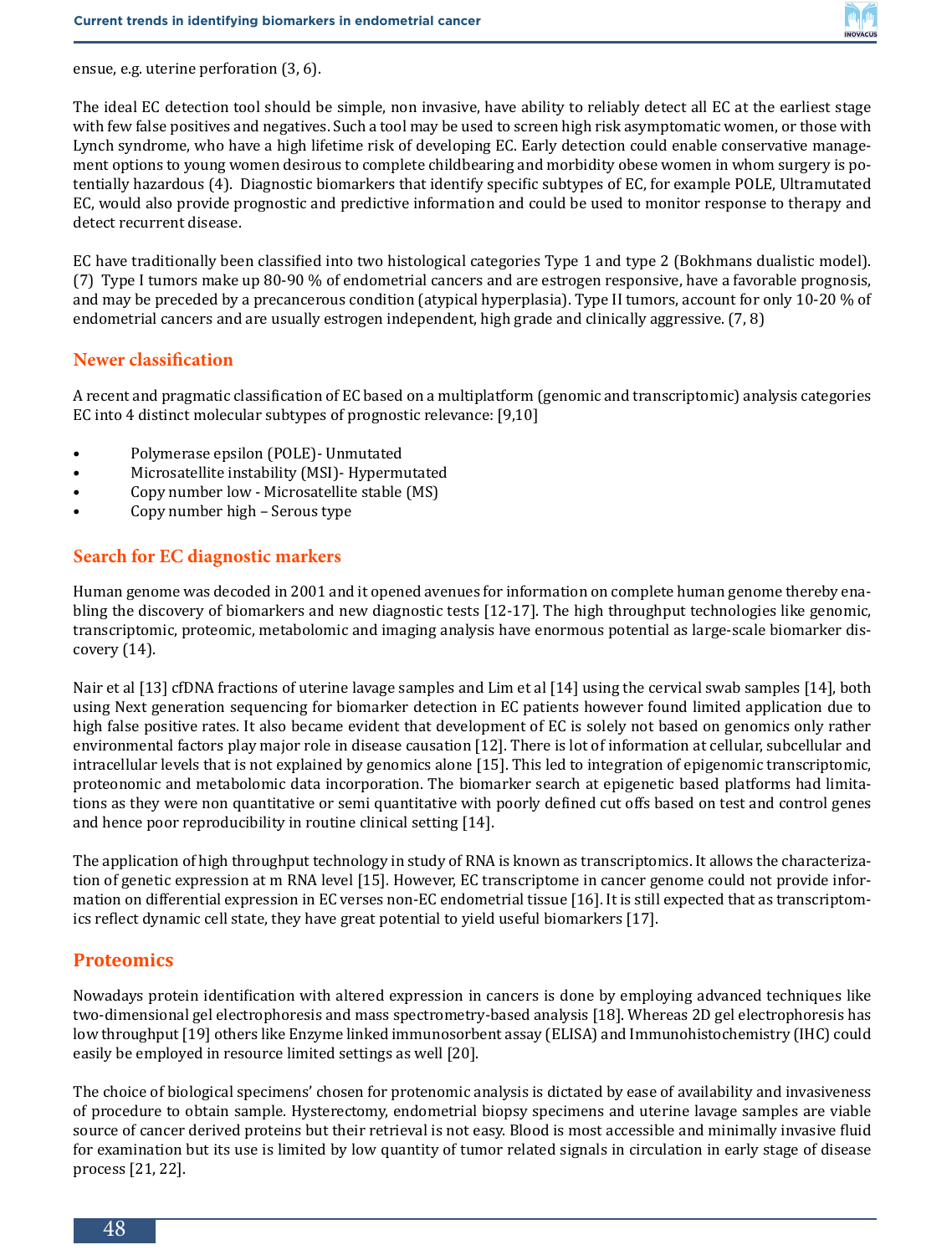

An effective sample preparation is essential for successful biomarker discovery [23]. Tissue based proteomic studies could be done by using laser capture micro dissection (LCM) but there is no standard technique for sample preparation from blood and it depletes high abundant proteins [17]. Although the acceptability of blood (serum/ plasma) as potential source of biomarkers for EC is high but the real challenges comes from the matrix and therefore have poor concordance with time derived proteins.

#### **Blood as source of biomarkers**

Peripheral blood has circulating tumor cells (CTC), circulating tumor DNA (ct DNA), proteins and extracellular vesicles all having potential to serve as biomarkers. Table-1 shows the various blood-based biomarkers that are under research. Unfortunately, currently there is insufficient data to support any of the blood-based biomarkers for EC diagnosis. There have been inconsistent study findings, poor accuracy and lack of validation of blood-based markers rather they have been used for prognostification. The most promising blood base markers include HE4 (WFDC2) and CA 125 (MUC 16) which are also found in tissue based EC samples and have been validated in literature studies [25,26] .The sensitivity and specificity of HE4 in EC specimen was 0.65 and 0.9 in study by Li and colleagues [26]. The results using CA 125 are unsatisfactory [25]. To improve diagnostic accuracy of HE4 and CA125 some researchers have suggested to add body mass index (BMI) { Knifie et al [27]} and Prolactin {Yurkovetsky [28]}. Prolactin has been found to increase in ovarian, lung and pancreatic carcinoma limiting its utility as EC marker [28].

| Table -1 Blood markers for EC             |                        |                                           |
|-------------------------------------------|------------------------|-------------------------------------------|
| <b>Promising</b>                          |                        |                                           |
| <b>Marker</b>                             | Technique              | <b>Nature</b>                             |
| Prolactin                                 | Bead based immunoassay | Secretion by stromal cells                |
| Human Epididymis Protein 4(HE4)           | Enzyme immunoassay     | Whey acidic protein family                |
| CA125, CA72.4, CA 15.3                    | <b>ELISA</b>           | Mucin family glycoprotein                 |
| Human chitinase 3 like protein 1 (YKL-40) | <b>ELISA</b>           | Glycoprotein chitinase<br>family          |
| Adiponectin                               | <b>ELISA</b>           | Adipokine metabolic, im-<br>mune function |

| <b>Limited use biomarkers</b>                    |                                |  |
|--------------------------------------------------|--------------------------------|--|
| Cyclophilin A                                    | <b>TNF Receptor 1A</b>         |  |
| Sperm associated antigen                         | Colony stimulating factor CSF1 |  |
| Growth related oncogen ALPHA (cxcl1)             | Alpha fetoprotein              |  |
| Growth differentiation factor 15 (GDF-15)        | Alpha beta glycoprotein        |  |
| FAS                                              | Complement (C3, C4, C4B)       |  |
| Leucine rich glycoprotein (LRG1)                 | Clustering (CLU)               |  |
| Transthyretin                                    | Antithrombin III               |  |
| inter alpha trypsin inhibitor family heavy chain | Alpha 1 antitrypsin            |  |
| related peptide                                  |                                |  |
| Cleavage high molecular kininogen                | Visfalin (NAMPT)               |  |
| <b>ICAM</b>                                      | TSH, ACTH, FSH                 |  |
| Interleukin 31,33, 2R                            |                                |  |

#### **Inconsistent**

**biomarkers** Matrix metalloprotein MMP 2,7,9 Serum Amyloid A (SAA) apolipoproteins (A-IV0 C1 Dickkopf related protein 3 precursor VEGF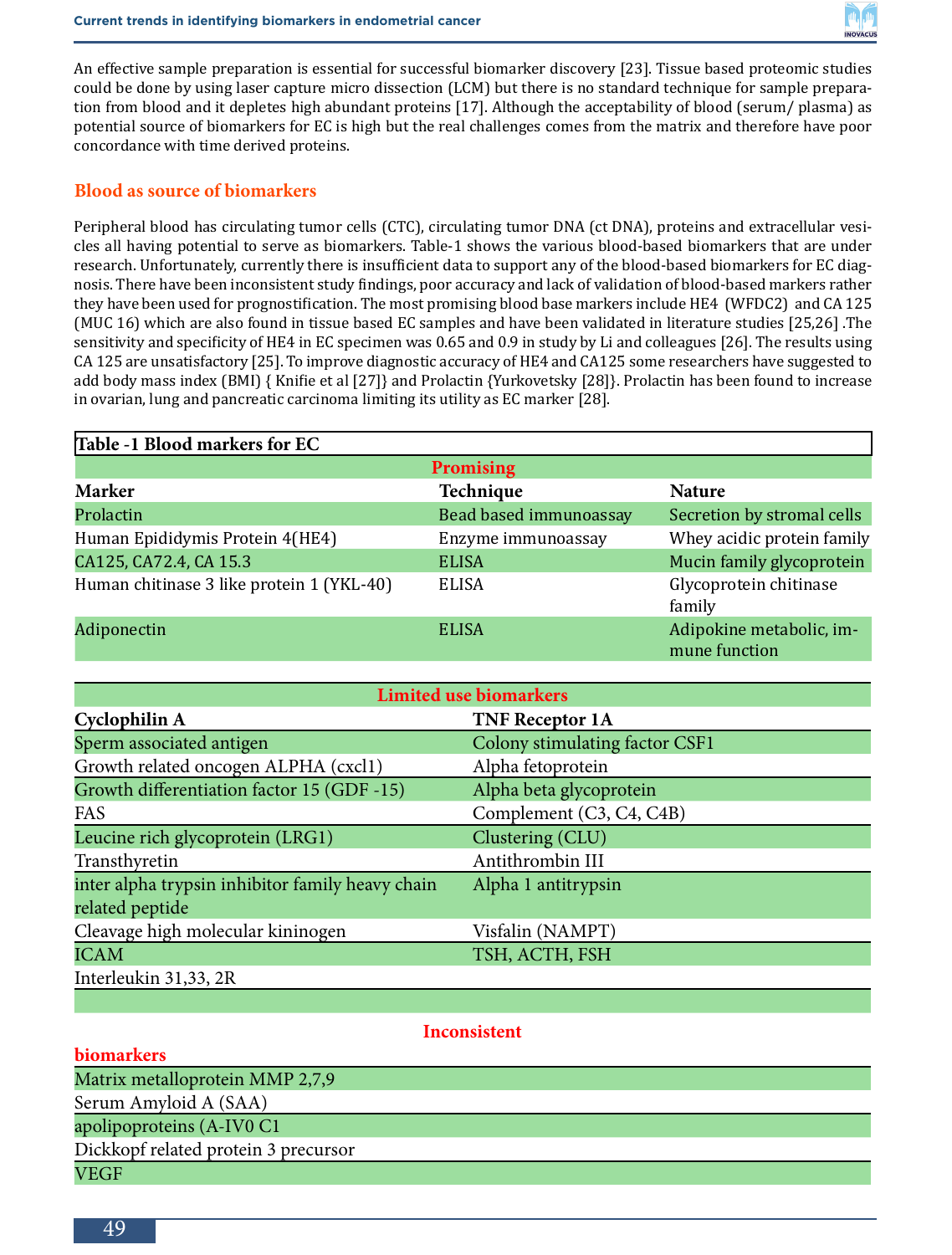

#### **Proteomic analysis of tissue samples**

The tissue biomarkers have been broadly categorized as – chaperones / heat shock proteins ( HSP 10, 27, 70, 71) , enzymes ( pyruvate kinase ( PK ) , phosphoglycerate kinase (PGK -1 ) , phosphoglycerate mutase 2 (PGAM 2 ) , alpha enolase (ENO -1 ) , enzyme inhibitors ( alpha -1- antitrypsin precursors (SERPINA 1 ) , calcium binding proteins calgranulin ( S- 100A8/9 ) , calgizzarin (S-100A11 ) , calyphosine (CAPS ), fatty acid binding protein ( epidermal fatty acid protein ( FABP5 ) and calyphosine protein among others. Molecular chaperons are implicated in tumor cell proliferations and differentiation but their non specificity is a major hurdle [29, 30, and 31. In combination with other proteins, however they are likely to be strong candidate for EC detection and warrant further exploration.

Expression of p53 protein and / or p53 gene mutations have been detected in 7-43 % of EC and have been associated with advanced stage , high grade , deep myometrial invasion , type 2 histology , lymph node metastasis and ultimately , lower survival compared with EC patients without p53 alterations (31-37) PTEN mutations are related to early stage, low rate of p53 over expression and longer survival in women with EC .(38) Loss of PTEN function does appear to impact on survival of patients with early disease, but it was associated with a better clinical outcome in those with advanced or recurrent disease . (39)

MSI (Microsatellite instability) which is the hallmark of defects in DNA mismatch repair genes occurs in 11-45 % of type 1 EC (39, 40, and 41). Whereas MSI is an independent predictor of a favorable outcome in colorectal cancer (42), conflicting data emerge from the literature as far as the prognostic relevance of MSI in the Type 1 EC is concerned. Alterations in Beta catenin expression has been reported both in type 1 EC and atypical hyperplasia and therefore appears to represent an early event in endometrial carcinogenesis. Saegusa et al assessed 199 cases of type 1 EC, found a significant association between beta catenin mutations and low grade histological malignancy ( $p=0.048$ ), as well as between beta catenin mutations and lack of lymph node involvement . (43)

K- ras mutations which are most commonly seen in type 1 EC has been associated with lymph node metastasis and poor survival. (43, 44, 45) For example, Mizuuchi et al investigated 49 cases and concluded that the presence of K-ras mutations was an independent predictor of unfavorable clinical outcome (p=0.034) after adjusting for tumor stage, depth of myometrial invasion and patient age

Vascular endothelial growth factor (VEGF)is an important endothelial cell mitogen that acts through specific receptors, namely flt-1 and flk -1/KDR (46). In EC, an increase in VEGF expression has been associated with advanced tumor stage, high tumor grade, deep myometrial invasion, lymphovascular space involvement and lymph node metastases. (47, 48, 49)

The proportion of aneuploid tumors among EC ranges from 16 to 28 % and significantly correlates with old age at diagnosis, type 2 histology, high tumor grade and lymph node involvement. In most studies patients with aneuploid tumors have significantly poorer survival at multivariate analysis, after adjusting for the common clinical –pathological variables (51, 52, 53). In fact, some authors have suggested including DNA ploidy among criteria for the selection of high-risk patients who might benefit from adjuvant treatment.

Hormone receptor status has consistently been shown to be a relevant prognostic marker that could also influence the choice of treatment for metastatic disease, due to higher response rates reported for hormone receptor positive tumors. The presence of steroid receptors correlates with low grade, type 2 histology as well as favorable outcome in many studies (21, 27). Hormone receptor status in curettage and hysterectomy specimens has been reported to be highly correlated with favorable prognosis and with good to very good reproducibility for pathological staining assessment. On the contrary, loss of estrogen and progesterone receptors in curettage specimens has been significantly associated with aggressive phenotypes and poor survival in patients with EC (27). Table-2 shows the various tissuebased biomarkers that are under research.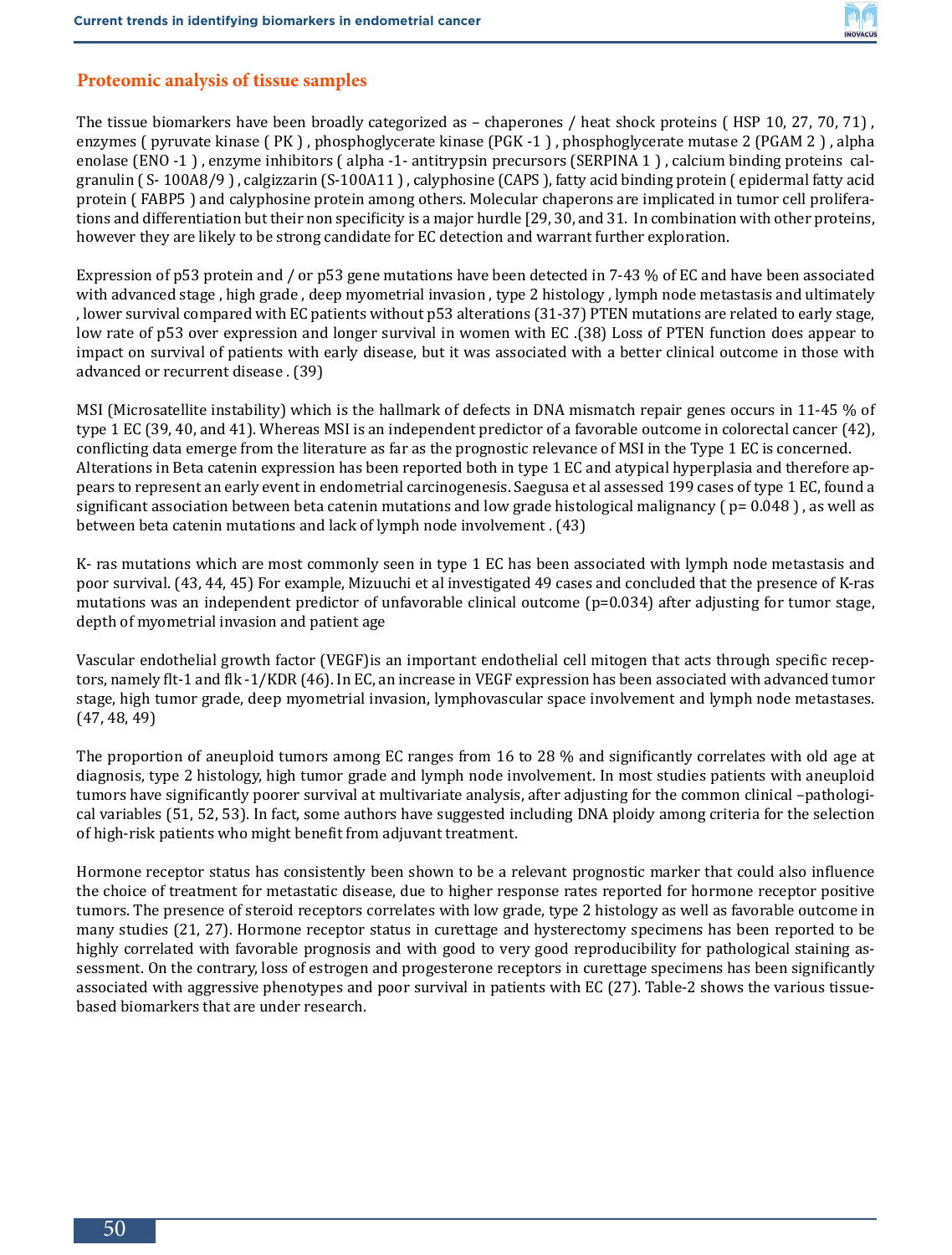

#### **Table 2 Tissue based biomarkers for EC**

| Consistent                           |                                |  |
|--------------------------------------|--------------------------------|--|
| Chaperonin 10 9CPN)                  |                                |  |
| Piruvate Kinas (PK)                  |                                |  |
|                                      |                                |  |
| Limited evidence                     |                                |  |
| Cyclophilin A                        | Alpha enolase                  |  |
| Caligizzarin                         | Superoxide dismutase           |  |
| Epidermal fatty acid binding protein | Fibrinogen beta chain          |  |
| Calgrunulin A                        | Anterio gradient protein       |  |
| <b>HSP 27, HSP 47</b>                | Macrophage migratory inhibitor |  |
| Proinhibin                           | Alpha 1 antitrypsin            |  |
| Transgelin                           | Protein deglycase              |  |
| Phosphoglycerate kinase              | Annexin 1-2                    |  |
| Creatinekinas B                      | Peroxidases 1-4                |  |
| Glutathione synthetase               | Costar family                  |  |
| Serotransferrin receptor             | Desmin                         |  |

#### **Urine sample**

Urine is cheap, easily accessible, easy to collect and in study by Mu et al [54] found up regulation of Zinc alpha 2 glycoprotein, alpha 1 acid glycoprotein and CD 59 in EC patients compared to normal healthy subjects. The urine-based biomarkers rely on renal excretion of these markers or urinary contamination by uterine biomarkers. This poses major problems and makes them unreliable as many of them occur in urine as uterine shedding biomarker rather than true urinary excreted ones [55].

#### **Ideal biomarker**

The majorities of biomarkers are at discovery phase and fail to pass validation studies. Subject selection bias [56] is a problem with validation of these markers. Racial differences, age related normal control (healthy) subjects and postmenopausal woman selection create discriminatory results and skewed findings. A small sized study leads to erroneous conclusions. Many a times spurious signals [57] are introduced as a result of specimen collection at different time points, storage conditions, all these mandate standard operating procedures for all steps involving sample collection, processing and interpretation.

## **Conclusion**

Biomarkers have the potential to help screening, diagnosing and staging the disease and could complement conventional means. At the moment, biomarkers utilization and research are more relevant in facilitating staging of EC and thus guiding treatment and aiding prognosis. Biomarker utilization in screening and diagnosis is much less developed. There are important limitations that need to be overcome in the future to allow adequate implementation of new biomarkers to guide clinical care in EC.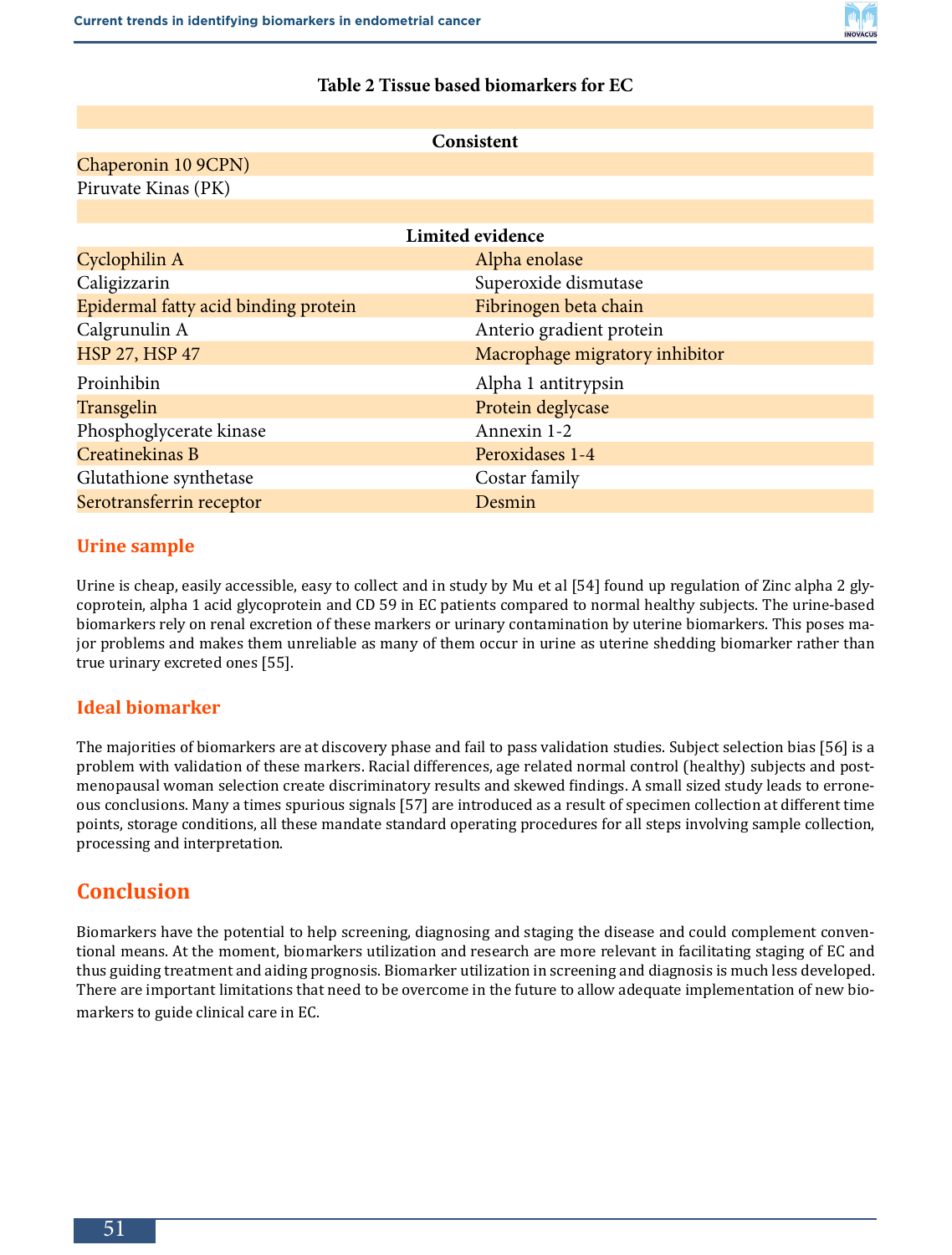

## **Recommendations**

Therefore, further new studies should be undertaken so that we are able to work out the best possible biomarker for EC. The following parameters may be included for a better outcome

- Sufficiently sized, population
- Test criteria applied for new surgical staging procedures with lymphadectomy should be better standardized
- Reproducibility
- Practical application in routine clinical settings

## **References**

- 1. Bray F, Ferlay J, Soerjomataram I, Siegel RL, Torre , L.A, Jemal A. Global cancer statistics 2018 GLOBCAN estimates of incidence and mortality worldwide for 36 cancers in 185 countrues . CA Cancer J. Clin. 2018, 68, 394-424 [CrossRef ][ PubMed ]
- 2. Lortet Tieulent , J; Ferlay J ; Bray , F ; Jemal , A. International patterns and trends in endometrial cancer incidence, 1978-2013. J Natl. Cancer Inst. 2018, 110, 35-361. [CrossRef] [ PubMed ]
- 3. Sundar, S; Balega J;Crosbie, E; Drake , A; Edmondson, R;Fotopoulou, C; Gallos , I; Ganesan ,R; Gupta ,J; Johnson, N. BGCS uterine cancer guidelines ; Recommendations for practice . Eur j. Obstet . Gynecol. Reprod Biol 2017, 213,71-97 .[ CrossRef ] [ PubMed ]
- 4. Colombo, N; Creutzberg ,C;Amant ,F;Bosse, T ;Gonzalez –Martin ,A ;Ledermann ,J; Marth , C; Nout, R; Querleu, D ; Mirza , M.R;et al. ESMO-ESGO-ESTRO Consensus Conference on Endometrial Cancer Diagnosis , Treatment and Follow -up .Int.J.Gynecol Cancer 2016, 26,2-30 .[ CrossRef ] [ PubMed ]
- 5. Guido, R; Kanbour –Shakir ,A;Rulin ,M;Christopherson ,W. Pipelle endometrial sampling .Sensitivity in the detection of endometrial cancer .J.Reprod.Med.1995, 40,553-555 .[ CrossRef ] [ PubMed ]
- 6. Clark, TJ;Voit ,D;Gupta, JK;Hyde ,C;Song,F; Khan ,KS.Accuracy of hysteroscopy in the diagnosis of endometrial cancer and hyperplasia : A systematic quantitative review [AMA 2002,288,1610-1621. ] .[ CrossRef ] [ PubMed ]
- 7. Bokhman , J.V .Two pathogenetic types of endometrial carcinoma . Gynecol. Oncol 1983,15, 10-17 .[ CrossRef ]
- 8. Suarez ,A.A;Felix , A.S; Cohn , D. E. Bokhman redux: Endometrial cancer " types" in the 21<sup>st</sup> century Gynecol. Oncol. 2017, 144,243-249 .[ CrossRef ]
- 9. Talhouk , A; McConechy , M.K; Leung , S; Yang, W; Lum ,A;Senz J;Boyd, N; Pike , J; Anglesio ,M;Kwon , JS. Confirmation of ProMisE : A simple, genomics based clinical classifer for endometrial cancer . Cancer 2017, 123, 802-813 .[ CrossRef ]
- 10. Stelloo ,E; Bosse ,T;Nout, R.A; MacKay , H.J;Church, D.N; Nijman, H.W; Leary , a;Edmondson , R.J; Power,M.E;Crosbie ,E.J. Refining prognosis and identifying targetable pathways for high –risk endometrial cancer; a TransPORTEC initiative . Mod. Pathol. 2016,28,836 .[ CrossRef ]
- 11. Guest,P.C ; Gottscalk, M.G;Bahn , S . Proteomics : Improving biomarker translation to modern medicine ? Genome Med . 2013, 5,17 .[ CrossRef ]
- 12. Banach , P;Suchy.w;Derezinski ,P; Matysiak , J; Kokot , Z, J; Nowak- Markwitz, E. Mass spectrometry as a tool for biomarkers searching in gynecological oncology . Biomed Pharmacother . 2017,92,836-842 . .[ CrossRef ]
- 13. Nair, N.; Camacho-Vanegas, O.; Rykunov, D.; Dashkoff, M.; Camacho, S.C.; Schumacher, C.A.; Irish, J.C.; Harkins, T.T.; Freeman, E.; Garcia, I.; et al. Genomic Analysis of Uterine Lavage Fluid Detects Early Endometrial Cancers and Reveals a Prevalent Landscape of Driver Mutations in Women without Histopathologic Evidence of Cancer: A Prospective Cross-Sectional Study. PLoS Med. 2016, 13, e1002206.Martinez-Garcia, E; Lopez-Gil, C;Campoy , I; Vallve , J ; Coll, E ;Cabrera , S; Ramon , Y; Cajal, S; Matias- Guiu,X; Van Ostrum ,J; et al . Advances in endometrial cancerprotein biomarkers for use in the clinic . Expert Rev Proteom 2018, 15,81-99 . .[ CrossRef ]
- 14. Lorincz, A.T. The promise and the problems of epigenetic biomarkers in cancer. Expert Opin. Med. Diagn. 2011, 5, 375–379Barelli , S;Crettaz, D; Thadikkaran , L ; Rubin , O; Tissot , J . D . Plasma / serum Proteomics : Pre-analytical issues . Expert Rev Proteom 2007, 4, 363-379. .[ CrossRef ]
- 15. Takenaka, K.; Chen, B.J.; Modesitt, S.C.; Byrne, F.L.; Hoehn, K.L.; Janitz, M. The emerging role of long non-coding RNAs in endometrial cancer. Cancer Genet. 2016, 209, 445–455.
- 16. Levine, D.A.; Network, C.G.A.R. Integrated genomic characterization of endometrial carcinoma. Nature 2013, 497, 67.
- 17. Lan, J.; Nunez Galindo, A.; Doecke, J.; Fowler, C.; Martins, R.N.; Rainey-Smith, S.R.; Cominetti, O.; Dayon, L. Systematic Evaluation of the Use of Human Plasma and Serum for Mass-Spectrometry-Based Shotgun Proteomics. J. Proteome Res. 2018, 17, 1426–1435.
- 18. Shruthi, B.S.; Palani Vinodhkumar, S. Proteomics: A new perspective for cancer. Adv. Biomed. Res. 2016, 5, 67.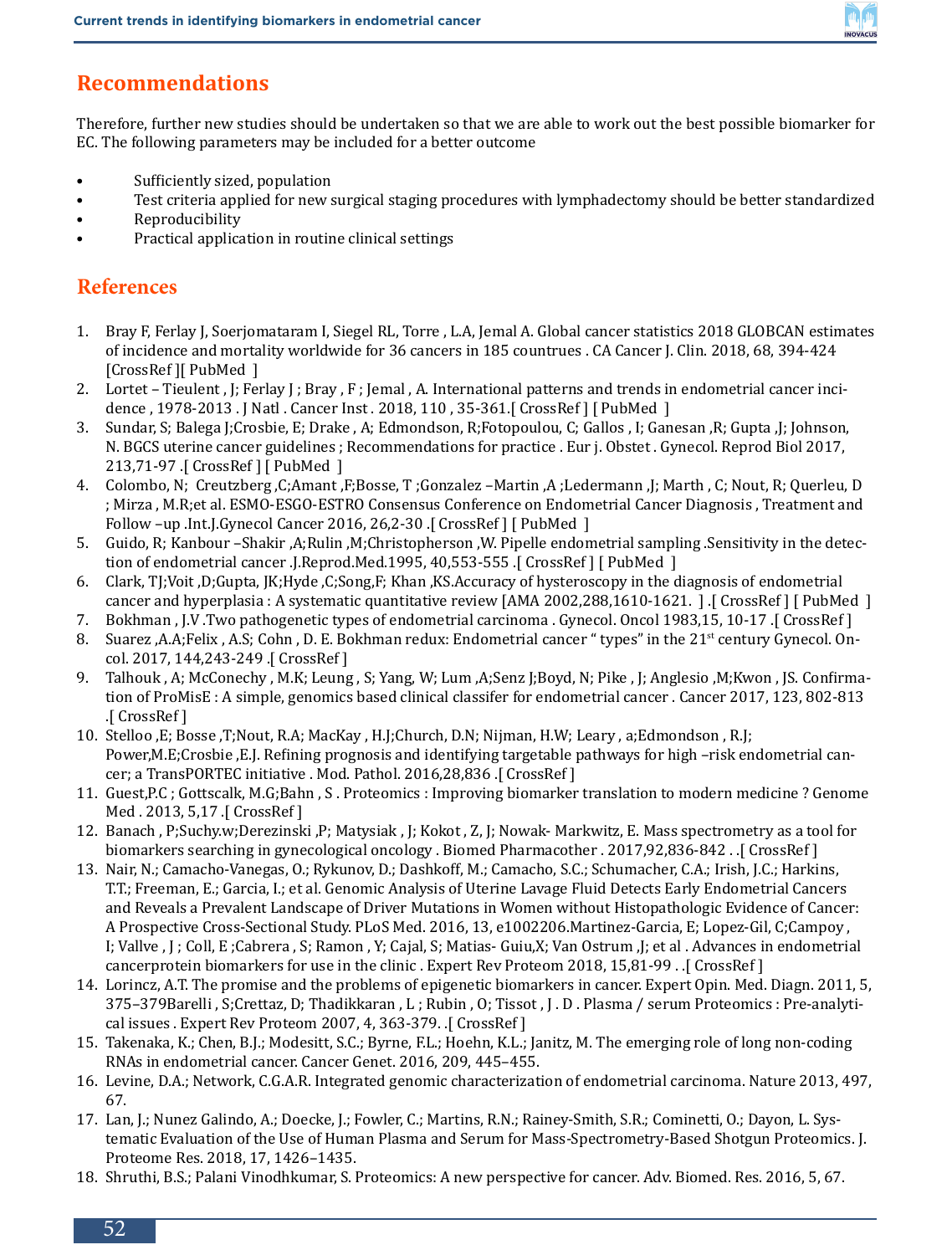

- 19. Penque, D. Two-dimensional gel electrophoresis and mass spectrometry for biomarker discovery. Proteom. Clin. Appl. 2009, 3, 155–172.
- 20. Martinez-Garcia, E.; Lopez-Gil, C.; Campoy, I.; Vallve, J.; Coll, E.; Cabrera, S.; Ramon, Y.; Cajal, S.; Matias-Guiu, X.; Van Oostrum, J.; et al. Advances in endometrial cancer protein biomarkers for use in the clinic. Expert Rev. Proteom. 2018, 15, 81–99.
- 21. Muinelo-Romay, L.; Casas-Arozamena, C.; Abal, M. Liquid biopsy in endometrial cancer: New opportunities for personalized oncology. Int. J. Mol. Sci. 2018, 19, 2311.
- 22. Barelli, S.; Crettaz, D.; Thadikkaran, L.; Rubin, O.; Tissot, J.D. Plasma/serum proteomics: Pre-analytical issues. Expert Rev. Proteom. 2007, 4, 363–370.
- 23. Feist, P.; Hummon, A. Proteomic challenges: Sample preparation techniques for microgram-quantity protein analysis from biological samples. Int. J. Mol. Sci. 2015, 16, 3537–3563.
- 24. Clair, G.; Piehowski, P.D.; Nicola, T.; Kitzmiller, J.A.; Huang, E.L.; Zink, E.M.; Sontag, R.L.; Orton, D.J.; Moore, R.J.; Carson, J.P. Spatially-resolved proteomics: Rapid quantitative analysis of laser capture microdissected alveolar tissue samples. Sci. Rep. 2016, 6, 39223.
- 25. Martinez-Garcia, E.; Lopez-Gil, C.; Campoy, I.; Vallve, J.; Coll, E.; Cabrera, S.; Ramon, Y.; Cajal, S.; Matias-Guiu, X.; Van Oostrum, J.; et al. Advances in endometrial cancer protein biomarkers for use in the clinic. Expert Rev. Proteom. 2018, 15, 81–99.
- 26. Li, L.M.; Zhu, Y.X.; Zhong, Y.; Su, T.; Fan, X.M.; Xi, Q.; Li, M.Y.; Fu, J.; Tan, H.; Liu, S. Human epididymis protein 4 in endometrial cancer: A meta-analysis. Clin. Chim. Acta 2018, 482, 215–223.
- 27. Knific, T.; Osredkar, J.; Smrkolj, Š.; Tonin, I.; Vouk, K.; Blejec, A.; Grazio, S.F.; Rižner, T.L. Novel algorithm including CA-125, HE4 and body mass index in the diagnosis of endometrial cancer. Gynecol. Oncol. 2017, 147, 126–132.
- 28. Yurkovetsky, Z.; Ta'asan, S.; Skates, S.; Rand, A.; Lomakin, A.; Linkov, F.; Marrangoni, A.; Velikokhatnaya, L.; Winans, M.; Gorelik, E. Development of multimarker panel for early detection of endometrial cancer. High diagnostic power of prolactin. Gynecol. Oncol. 2007, 107, 58–65.
- 29. Cappello, F;Bellafiore,M;David,S;Anzalone ,R;Zummo ,G. Ten kilodalton heat shock protin (HSP 10) is overexpressed during carcinogenesis of large bowel and uterine exocervix. Cancer Lett. 2003, 196,35-1 .[ CrossRef ]
- 30. Kohler MF, BerchuckA,Davidoff AM, Humphery PA, Dodge RK, Iglehart JD, et al. Overexpression and mutation of p53 in endometrial carcinoma . Cancer Res 1992:52(6):1622-7.
- 31. Soong R,Knowles S, William KE, Hammond IG, Wysocki SJ, Iacopetta BJ. Overexpression of p53 protein is an independent prognostic indicator in human endometrial carcinoma .Br J Cancer.1996 ;74:562-7
- 32. Strang P, Nordstom B, Nilsson S, Bergstrom R, Tribukait B, Mutant p53 protein as a predictor of survival in endometrial carcinoma .Eu J Cancer 1996;32 A :598-602
- 33. Saffari B, Bernstein L, Hong DC,Sullivan –Halley J, Runnebaum IB, Grill HJ, et al . Association of p53 mutations and a codon 72 single nucleotide polymorphism with lower overall survival and responsiveness to adjuvant radiotherapy in endometroid endometrial carcinomas. Int J Gynecol Cancer . 2005; 15:952-63.
- 34. Lee EJ, Kim TJ, Kim DS, Choi CH, Lee JW,et al . p53 alteration independently predicts poor outcomes in patients with endometrial cancer : a clinnico pathological study of 11 cases and literature review . Gynecol Oncol .2010;116(3):533-8.
- 35. Steinbakk A, Skaland I,Gudlaugsson E, Janssen EA, Kjellevold KH, Klos J, et al . The prognostic value of molecular biomarkers in tissue removed from FIGO stage 1 and 2 endometroid type endometrial cancer . Am J Obstet Gynecol .2009; 200(1):78.
- 36. Risinger JI, Hayes K, Maxwell GL, Carney ME, Dodge RK, Barrett JC, et al PTEN mutation in endometrial cancers is associated with favorable clinical and pathologic characteristics .Clin Cncer Res . 1998;4 (12):3005-10.
- 37. Mackay HJ, Gallinger S, Tsao MS, Mc Lachlin CM , Tu D, Keiser K, et al . Pognostic value of microsatellite instability (MSI ) nd PTEN expression in women with endometrial cancer : results from studies of the NCIC Clinical Trials Group (NCIC CTG ) . Eur J Cancer. 2010;6(8):1365-73.
- 38. Maxwell GL, Risinder JI, Alvarez AA, Barett JC, Berchuck A. Favourable survival associated with microstatellite instability and clinical outcome in endometroid endometrial cancer. N Engl J Med . 2000;32 (20 :69-77 .
- 39. Basil JB, Goodfellow PJ, Rader JS, Mutch DG, Herzog TJ. Clinical significance of microsatellite instability in endometrial carcinoma . Cancer .2000;89:1758-64.
- 40. Gryfe R, Kim H, Hsieh ET, Aronson MD, Holowaty EJ , Bull SB , et al . Tumour microsatellite instability and clinical outcome in young patients with colorectal cancer . N Engl J Med. 2000;342 (2) ;69-77.
- 41. Yeramian A, Moreno –Bueno G, Dolcet X, Catsus L, Abal M, Colas E, et al . Endometrial carcinoma : molecular alterations involved in tumour development and progression . Oncogene. 2013;32 (4):403-13.
- 42. Fujimoto I, Shimizu Y, Hirai Y, Chen JT , Teshima H, Hasumi K, et al .. Studies on ras oncogene activation in endometrial carcinoma . Gynecol Oncol .1193;8 (2) :196-202.
- 43. Mizuuchi H, Nassim S, Kudo R, Silverberg SG, Greenhouse S, garette CT . Clinical implications of K-ras mutations in malignant epithelial tumours of the endometrium . Cancer Res . 1992 ;52:2777-81.